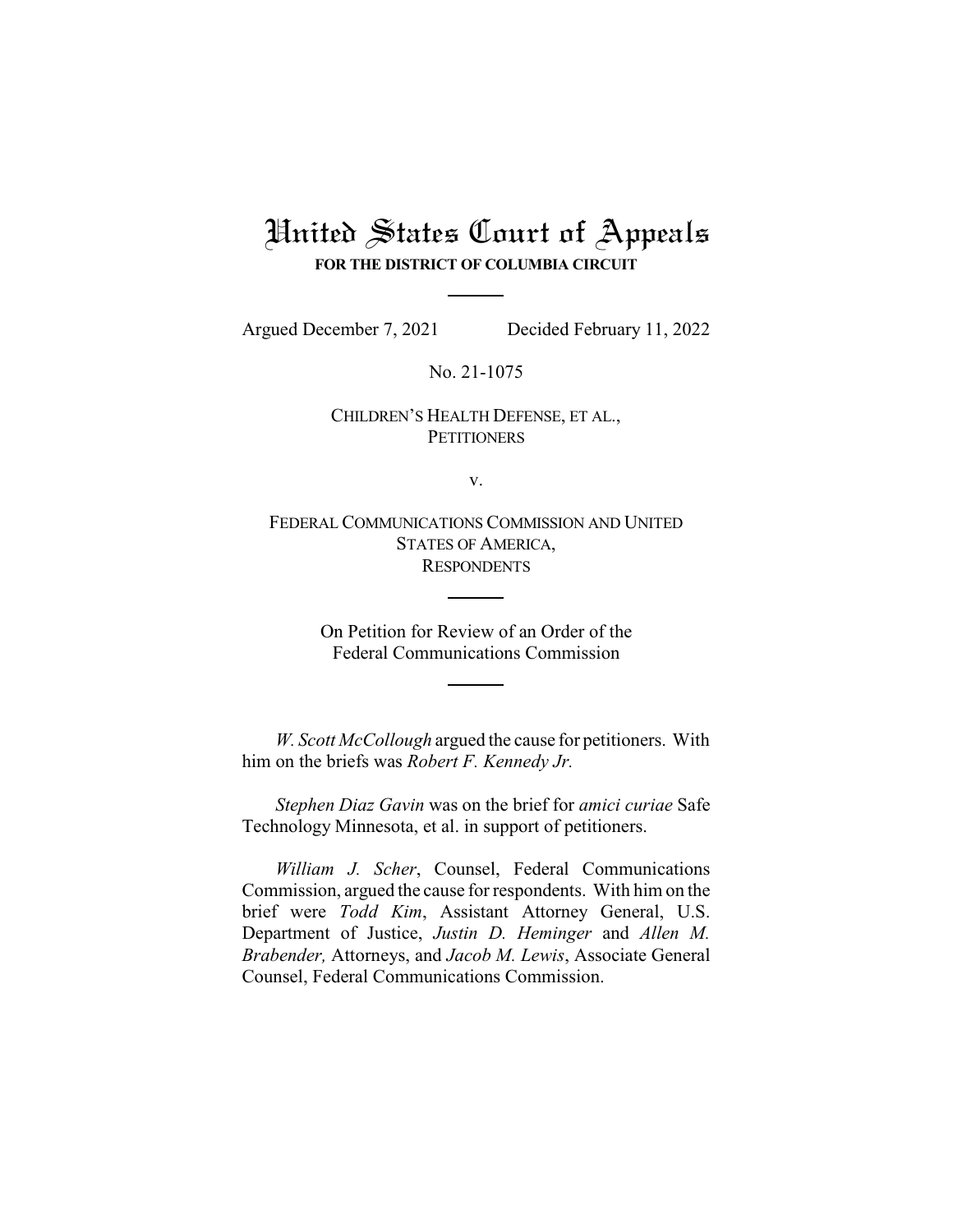Before: MILLETT and KATSAS, *Circuit Judges*, and RANDOLPH, *Senior Circuit Judge*.

Opinion for the Court filed by *Senior Circuit Judge* RANDOLPH.

RANDOLPH, *Senior Circuit Judge*: This is a petition for judicial review of an amendment to a regulation of the Federal Communications Commission. The regulation, as originally promulgated, authorized the installation on private property, with the owner's consent, of "over-the-air reception devices," regardless of State and local restrictions, "including zoning, land-use, or building regulation[s], or any private covenant, homeowners' association rule or similar restriction on property." TelecommunicationsAct of 1996; Preemption of Restrictions on Over-the-Air Reception Devices, 61 Fed. Reg. 46,557, 46,562 (Sept. 4, 1996) (codified at 47 C.F.R. § 1.4000(a)(1)). Back then, property owners used such antennas to receive direct satellite services, video programming, and television broadcast signals. *Id.* The regulation preserved local authority to impose "certain restrictions for safety and historic preservation purposes." Promotion of Competitive Networks in Local Telecommunications Markets, 15 FCC Rcd. 22,983, 23,027–28 (2000). The regulation also covered antennas capable of both receiving radio waves and transmitting signals. *Id.* at 23,027.

The FCC has amended its regulation several times. *See Bldg. Owners & Managers Ass'n Int'l v. FCC*, 254 F.3d 89, 91–93 (D.C. Cir. 2001). In 2004, the Commission determined that these antennas could serve not only a single property owner but also multiple customers in one location, provided the antennas were not "designed primarily for use as hubs for distribution of service." Promotion of Competitive Networks, 19 FCC Rcd. 5637, 5644 n.42 (2004). The 2004 order continued to stress that the regulation governed only "customer-end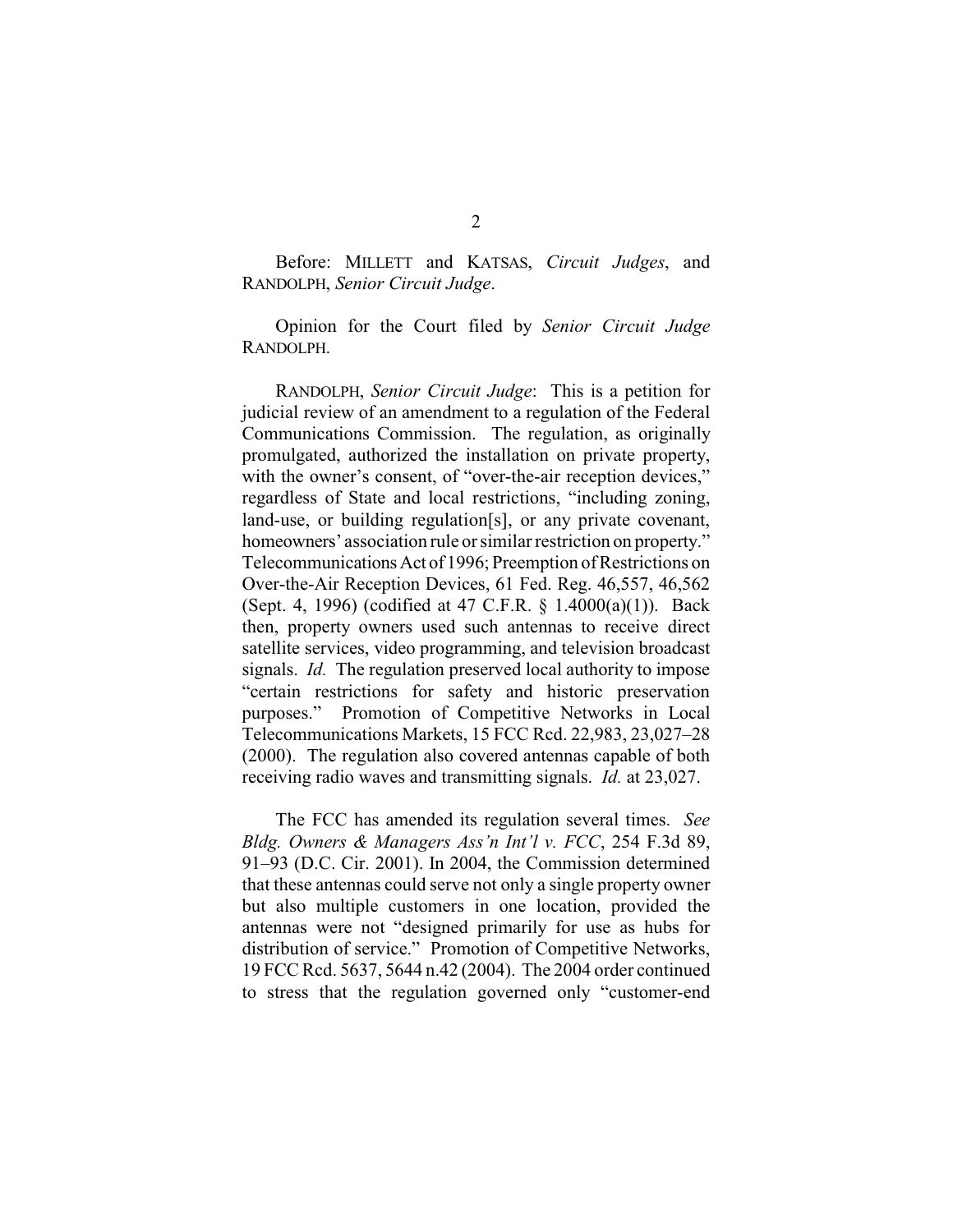equipment" serving "*the customer on such premises*." *Id.* at 5644. It did not cover carriers' locating "hub-sites on the premises of a customer in order to avoid compliance with a legitimate zoning regulation." *Id.*

In 2019, the Commission solicited comments on expanding coverage to include antennas that act as "hub sites" or relay service to other locations—thus, eliminating the 2004 prohibition on antennas "designed primarily for use as hubs for distribution of service." *See* Updating the Commission's Rule for Over-the-Air Reception Devices, 34 FCC Rcd. 2695, 2696, 2699 (2019). In its finalized order, the Commission expanded its regulatory preemption when: "(1) the antenna serves a customer on whose premises it is located, and (2) the service provided over the antenna is broadband-only." Updating the Comm'n's Rule for Over-the-Air Reception Devices, 36 FCC Rcd. 537, 540 (2021) [hereinafter Order] (amending 47 C.F.R. § 1.4000). The Order maintained several limitations, including the exemption for local "restrictions necessary for safety and historic preservation" and "requirements that antennas must be less than one meter in diameter or diagonal measurement." *Id.* at 540–41. Local restrictions on antennas extending "more than <sup>1</sup> twelve feet above the roofline" also continued to control land use. Preemption of Local Zoning Regulation of Satellite Earth Stations, 11 FCC Rcd. 19,276, 19,299 (1996); *see* Order at 540, 548 n.83.

Many comments, including those of the petitioners in this case, expressed concern about possible health effects from increased radiofrequency exposure. Petitioner Children's Health Defense (CHD) argued that the proliferation of commercialgrade antennas would increase the suffering of those with

 $<sup>1</sup>$  The Order stated that "there is no 'aesthetics exception' under"</sup> the rule. Order at 548.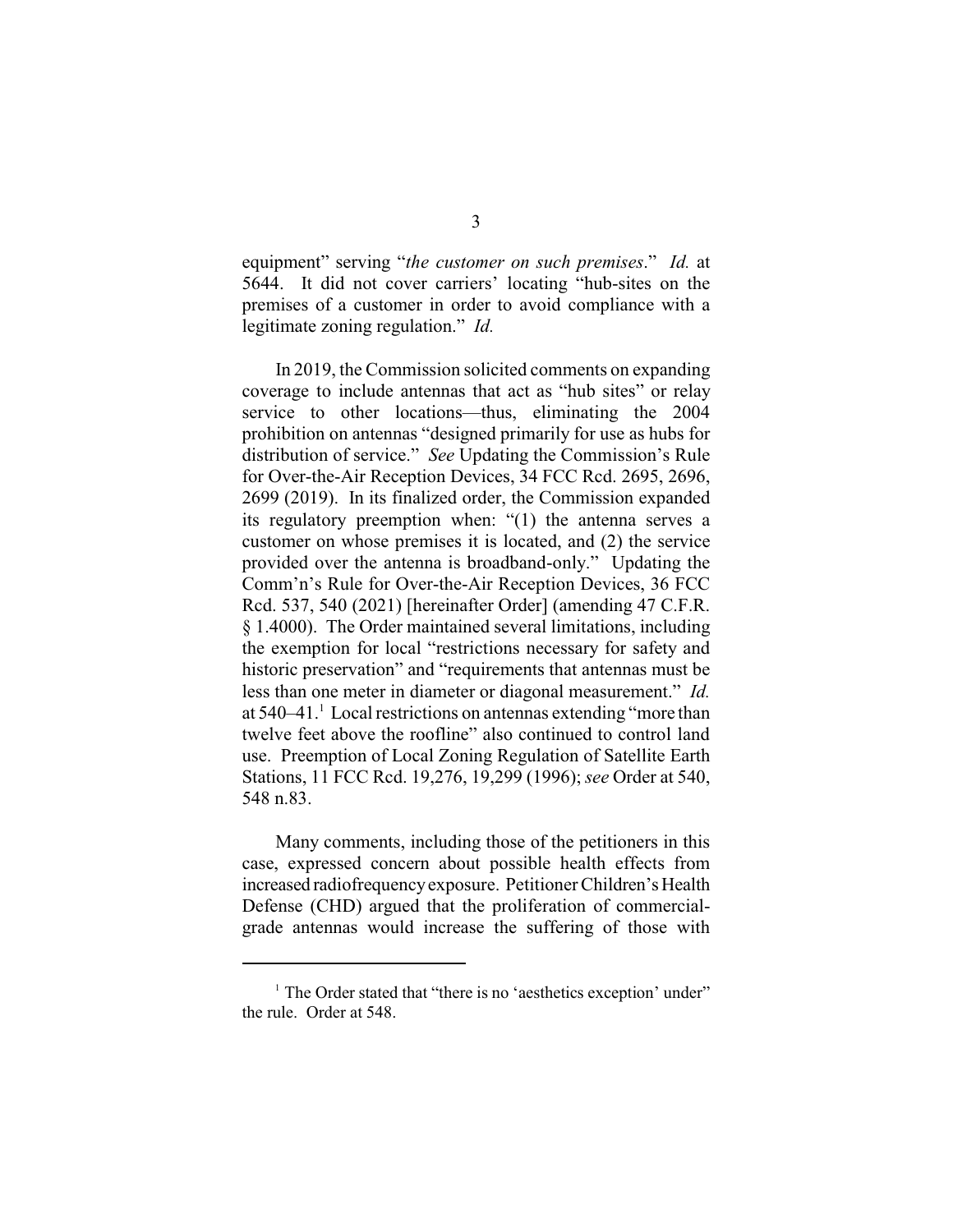radiofrequency sensitivity—violating their rights under the Americans with Disabilities Act (ADA), the Fair Housing Act (FHA), and the U.S. Constitution's protections of private property and personal autonomy. CHD also asserted that the amendments would deny affected individuals fair notice and an opportunity to be heard.

The Commission suggests that none of the individual petitioners have Article III standing because they fail to show individualized risks of increased harm from the amendment of the regulation. The individual petitioners claim that they or their family members will suffer injury if new commercial-grade antennas get installed near their properties due to the Order's permissiveness. The Commission posits that fears of greater antenna proliferation from the Order are not enough. In the Commission's view, even if new antennas get installed near petitioners, it would not be apparent whether the deployments happened because of the Order.

The Commission is correct that anyone claiming injury from an agency's action or inaction, but who is not otherwise regulated directly, encounters some difficulty in establishing standing. *See Food & Water Watch, Inc. v. Vilsack*, 808 F.3d 905, 914 (D.C. Cir. 2015). But "if the complainant is 'an object of the action (or forgone action) at issue' . . . there should be 'little question that the action or inaction has caused him injury, and that a judgment preventing or requiring the action will redress it.'" *Sierra Club v. EPA*, 292 F.3d 895, 900 (D.C. Cir. 2002) (quoting *Lujan v. Defs. of Wildlife*, 504 U.S. 555, 561–62 (1992)); *see also State Nat'l Bank of Big Spring v. Lew*, 795 F.3d 48, 53 (D.C. Cir. 2015). Here, two of the petitioners' interests are impacted directly by the Order.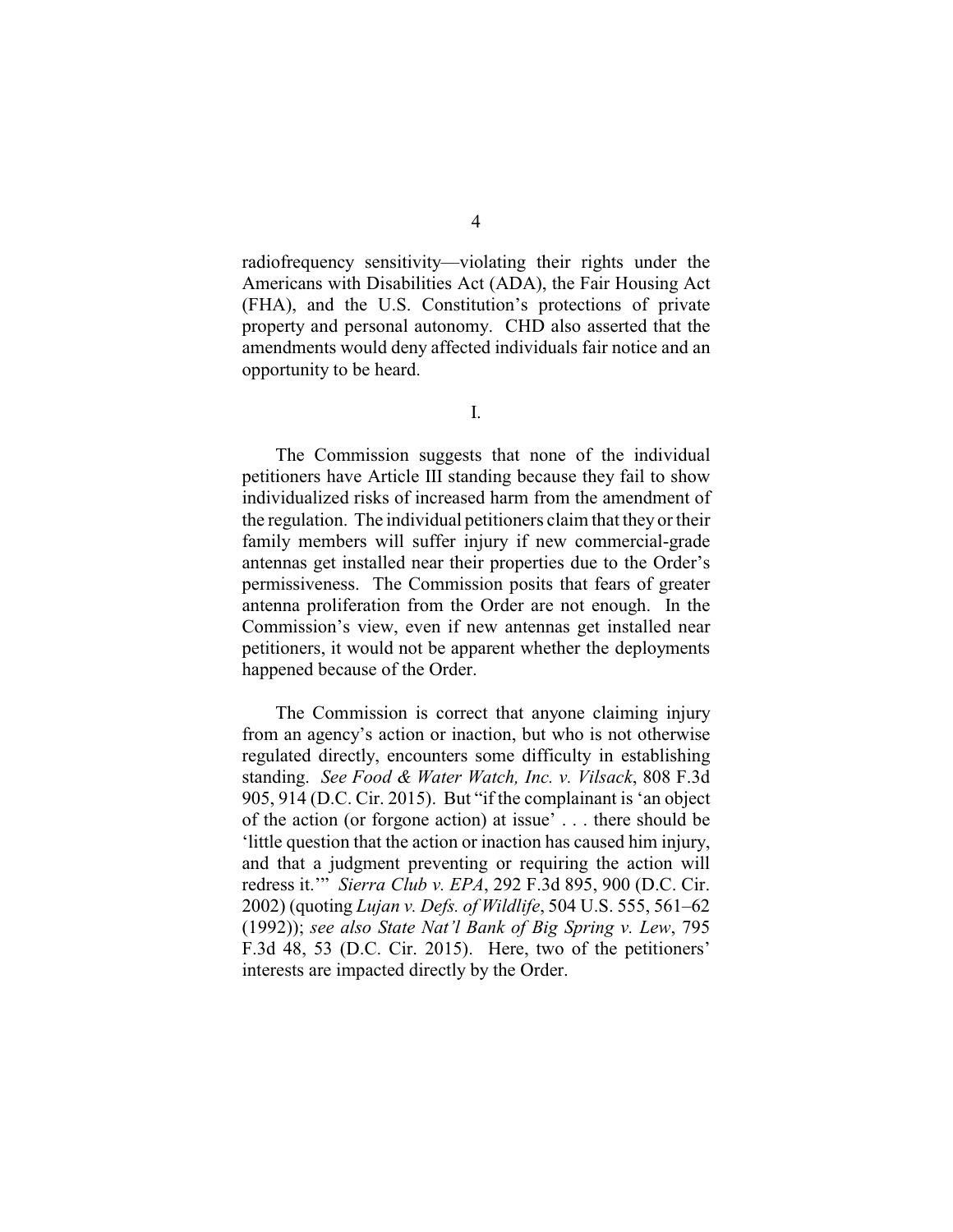The Order purports to preempt not only state and local regulations governing installation of relevant antennas, but also deed restrictive covenants. Order at 542–43. Petitioners Dr. Erica Elliott and Ginger Kesler allegedly suffer from radiofrequency sensitivity. They purchased homes in communities with restrictive covenants limiting antenna installation. Dr. Elliott's community has a charter requiring approval of new antennas and restricting the use of residential property for commercial activities. Ms. Kesler lives in an area with a homeowners' association; community by-laws and deed restrictions prohibit the installation of wireless antennas over two feet and commercial activity. Ms. Kesler purchased her home in part because of these restrictions.

Potential impairment of contractual or property rights can create an injury in fact. *See Sw. Power Pool, Inc. v. FERC*, 736 F.3d 994, 996 (D.C. Cir. 2013); *B&J Oil & Gas v. FERC*, 353 F.3d 71, 75 (D.C. Cir. 2004); *Idaho Power Co. v. FERC*, 312 F.3d 454, 460 (D.C. Cir. 2002). The restrictions just mentioned are, according to Dr. Elliott and Ms. Kesler, valuable because they prevent the installation of allegedly harmful commercialgrade antennas. By preempting these protections, the Order poses a direct threat to these petitioners' interests. These petitioners are thus an object of the Commission's Order—in the same way a municipality's zoning regulations would be an object of the Order. *See* Order at 542. Dr. Elliott and Ms. Kesler therefore have Article III standing. They need not show some greater probability of harm from the regulation of third parties. *Compare Defs. of Wildlife*, 504 U.S. at 561–62, *with Pub. Citizen, Inc. v. Nat'l Highway Traffic Safety Admin.*, 489 F.3d 1279, 1295 (D.C. Cir. 2007). And because Dr. Elliott and Ms. Kesler are CHD members, and the other elements of standing are plainly satisfied on this record, CHD has associational standing. *See Am. Trucking Ass'ns, Inc. v. Fed. Motor Carrier Safety Admin.*, 724 F.3d 243, 247 (D.C. Cir.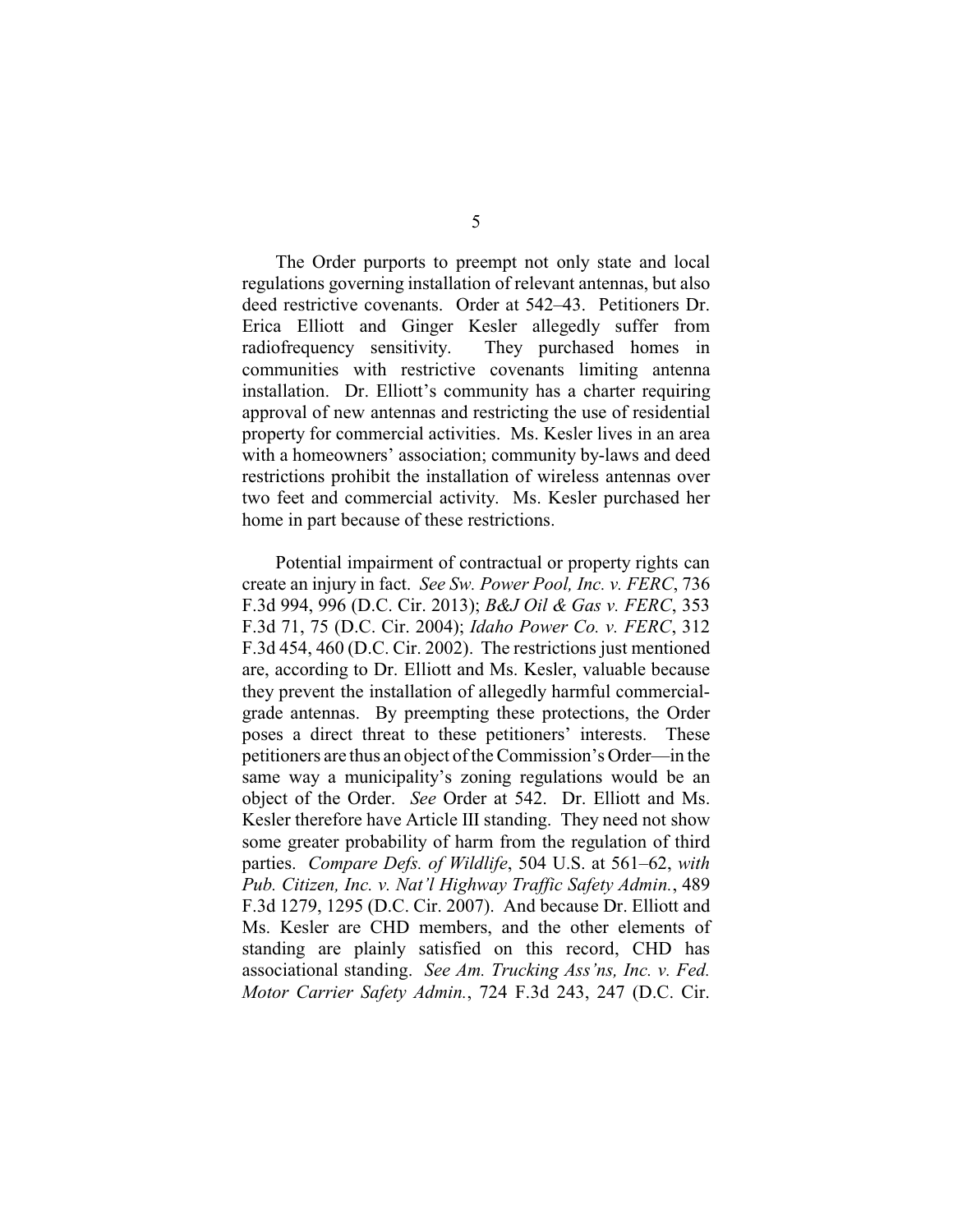$2013$ ).<sup>2</sup>

#### II.

### A.

Petitioners' initial contention is that the Commission did not establish its statutory authority for amending the regulation to include "hub and relay antennas that are used for the distribution of broadband-only fixed wireless services" even if "they are primarily used for this purpose . . .." Order at 537; *see Comcast Corp. v. FCC*, 600 F.3d 642, 655 (D.C. Cir. 2010).

Paragraph 26 of the Order identifies Section 303 of the Communications Act as granting it authority to "adopt rules governing services that use spectrum as well as rules applicable to antennas and other apparatus[es]." Order at 550–51 & n.102. Section 303(d) allows the Commission to "[d]etermine the location of classes of stations or individual stations." 47 U.S.C.  $$303(d).$ 

The Commission treats "antennas" as "stations." Footnote 102 of the Order cites the Commission's *Continental Airlines* decision, which explained why "antennas are 'stations' for [the] purposes of section 303(d)." Order at 550 n.102. *Continental Airlines* points to Act's definitions section. 21 FCC Rcd. 13,201, 13,217 & nn.107–08 (2006). The statute defines "'radio station' or 'station'" as "a station equipped to engage in radio communication or radio transmission of energy." 47 U.S.C. § 153(42). The phrase "radio communication" includes "the transmission by radio of writing, signs, signals, pictures, and sounds of all kinds, including all instrumentalities, facilities,

 $P<sup>2</sup>$  Because we conclude that CHD has associational standing, we do not address whether it has organizational standing.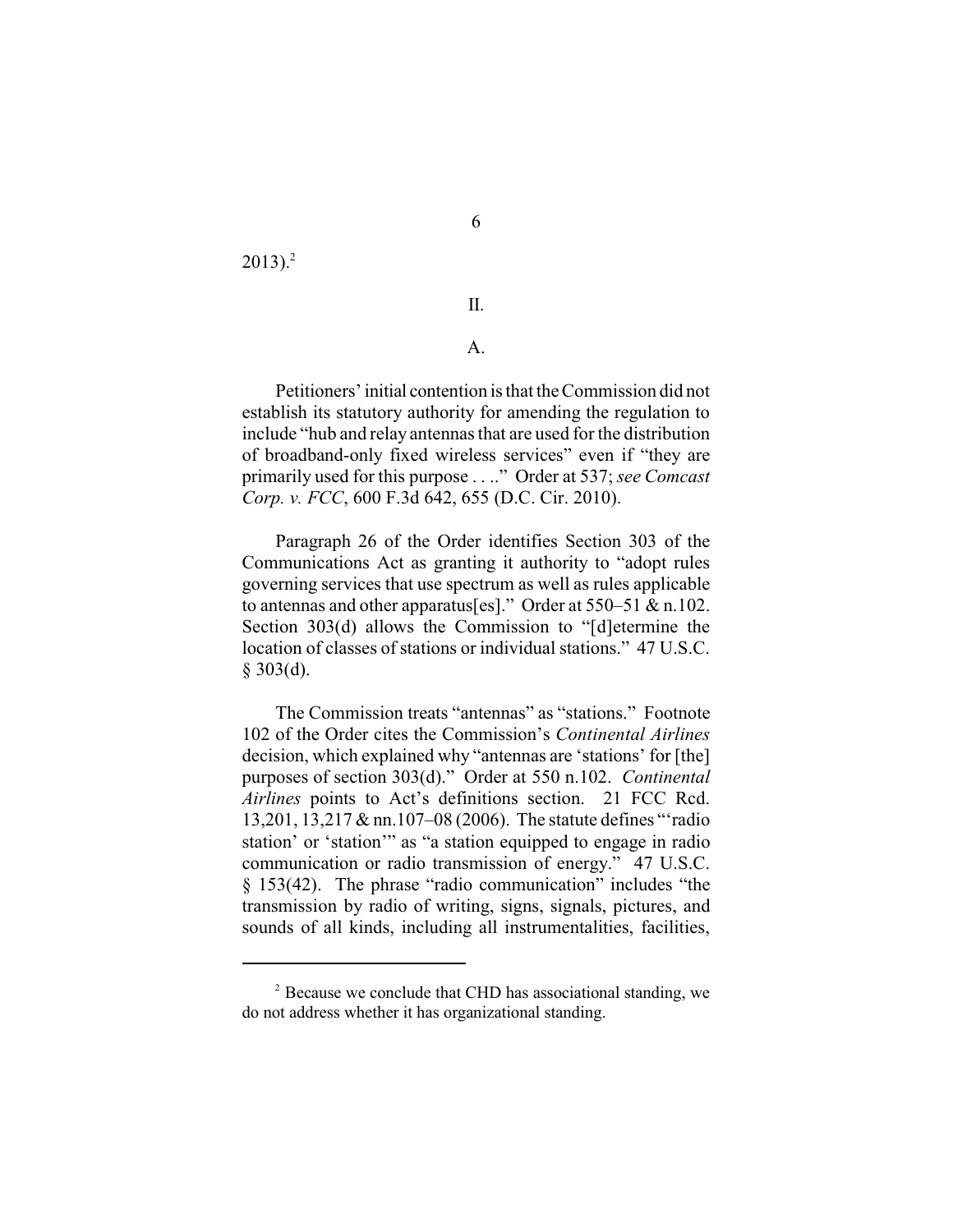apparatus, and services (among other things, the receipt, forwarding, and delivery of communications) incidental to such transmission." *Id.* § 153(40).

The definition of "radio communication" encompasses much of what is on the Internet—visual images, audio, and text. The technology involved here uses the radio-wave spectrum. Order at 550–51 n.102. And the Commission emphasizes the growth of online streaming services as a justification for expanding its antenna regulation. *Id.* at 545–46. The *Continental Airlines* decision's treating antennas as stations, with its reasoning anchored in the Act's text, survives any level of scrutiny. *See Chevron U.S.A. Inc. v. Nat. Res. Def. Council, Inc.*, 467 U.S. 837, 843 n.9 (1984). The Commission's citation of and reliance on *Continental Airlines* provided sufficient explanation for its authorityto expand the regulation to hub-andrelay antennas carrying broadband Internet. *See* 5 U.S.C. § 553(c) ("After consideration of the relevant matter presented, the agency shall incorporate in the rules adopted a concise general statement of their basis and purpose.").

Petitioners contend that Section 303 cannot support the Order. They claim that the Act erects a distinction between carrier equipment and end-user equipment—a distinction the Order obliterates. Whatever the merits of this argument, the issue is waived. Under 47 U.S.C. § 405(a), petitioners must "give the FCC a 'fair opportunity' to pass on a legal or factual argument." *Wash. Ass'n for Television &Children v. FCC*, 712 F.2d 677, 681 (D.C. Cir. 1983) (quoting *Alianza Fed. de Mercedes v. FCC*, 539 F.2d 732, 739 (D.C. Cir. 1976)); *see also Delaware v. Surface Transp. Bd.*, 859 F.3d 16, 21 (D.C. Cir. 2017); *Am. Scholastic TV Programming Found. v. FCC*, 46 F.3d 1173, 1177 (D.C. Cir. 1995).

Nowhere in CHD's ex parte submission or in the individual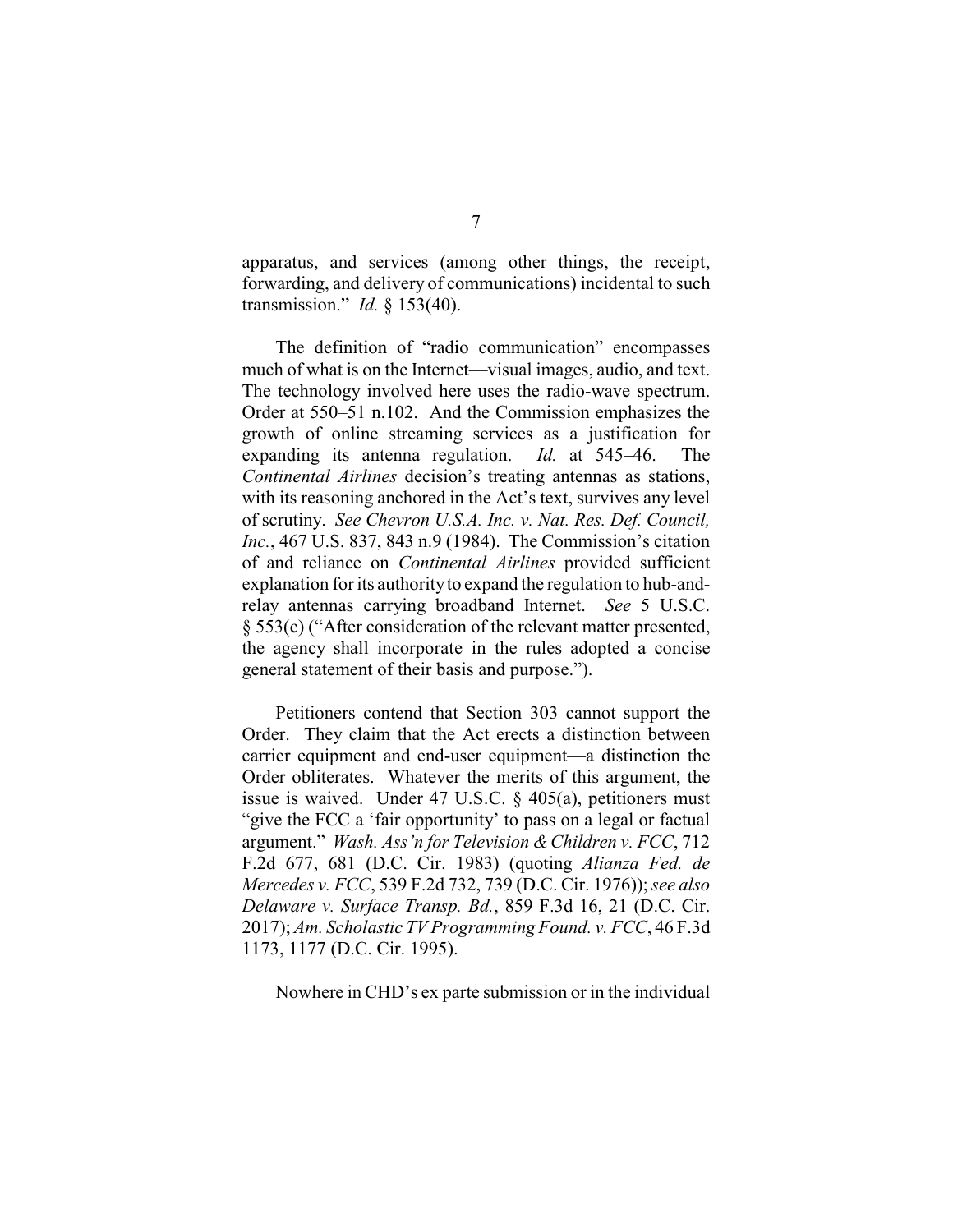petitioners' comments is the question of the Commission's authority under Section 303 raised. The closest CHD comes to presenting this issue is its statement: "Nor is this particular proposed rule reasonably necessary to the effective performance of the FCC's various responsibilities." J.A. 66. But this generality is not enough to preserve every conceivable claim of unlawful action. *See Wallaesa v. FAA*, 824 F.3d 1071, 1078 (D.C. Cir. 2016) (citing *Nuclear Energy Inst., Inc. v. EPA*, 373 F.3d 1251, 1297 (D.C. Cir. 2004)).<sup>3</sup> Nor were the petitioners' arguments raised by other parties' comments that the Commission lacked statutory authority. The other parties to the rulemaking proceeding did not question the Commission's authority under Section 303. *Contrast Competitive Enter. Inst. v. FCC*, 970 F.3d 372, 380 (D.C. Cir. 2020).

#### B.

Petitioners say the Order lacks a reasoned foundation because the Commission disregarded the human health consequences of its action. The Order's intended effect is to increase the number of antennas installed on private property. Petitioners assert that the result will be an increased risk of harm to individuals who are sensitive to radiofrequency electromagnetic radiation.

<sup>&</sup>lt;sup>3</sup> Even if petitioners did not become aware of the Commission's view that Section 303 provided promulgating authority until after the Order issued, that does not spare them of the obligation to give the Commission opportunity to address their arguments. In such instances, challengers must seek reconsideration fromthe Commission before raising the matter in this court. *See In re Core Commc'ns, Inc.*, 455 F.3d 267, 276–77 (D.C. Cir. 2006); *Freeman Eng'g Assocs., Inc. v. FCC*, 103 F.3d 169, 182 (D.C. Cir. 1997); *Petroleum Commc'ns, Inc. v. FCC*, 22 F.3d 1164, 1169–70 (D.C. Cir. 1994).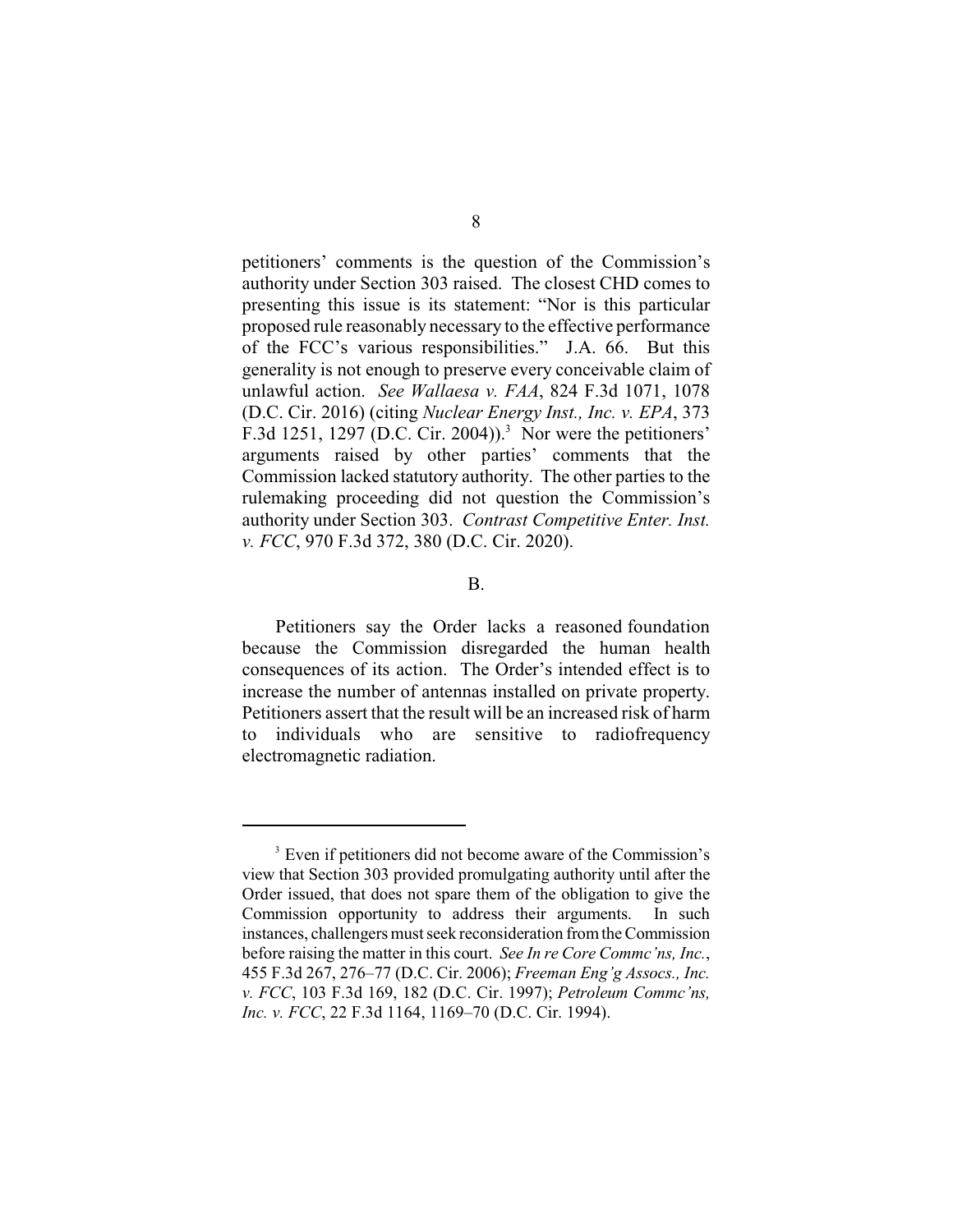The Commission dismissed these concerns by pointing to a 2019 order that studied the effects of exposure to wireless radiofrequency on human health and concluded that there was no need to implement stricter exposure limits. Order at 555 & n.133 (citing Proposed Changes in the Commission's Rules Regarding Human Exposure to Radiofrequency Electromagnetic Fields, 34 FCC Rcd. 11,687 (2019)). The Commission also noted that concerns about possible health effects from radiofrequency were "more appropriately directed" at the radiofrequency rulemaking and, hence, the comments regarding adverse effects were "outside the scope of this proceeding." *Id.* at n.133.

Ordinarily, an agency may dispose of claims by relying upon other rulemakings. *See Bechtel v. FCC*, 10 F.3d 875, 878 (D.C. Cir. 1993). Agencies can also limit the scope of their rulemaking and "relegate ancillary issues to separate proceedings." *Alon Ref. Krotz Springs, Inc. v. EPA*, 936 F.3d 628, 659 (D.C. Cir. 2019) (per curiam); *see also Mobil Oil Exploration & Producing Se. Inc. v. United Distrib. Cos.*, 498 U.S. 211, 231 (1991). The Commission therefore properly dispensed petitioners' health-and-autonomy-based claims by relying on its 2019 order.<sup>4</sup>

<sup>&</sup>lt;sup>4</sup> This court remanded a case contesting the 2019 order because the Commission did not give sufficient reasons for its conclusions regarding the impact of radiofrequency waves on human health. *See Env't Health Tr. v. FCC*, 9 F.4th 893, 910 (D.C. Cir. 2021). But this does not require a remand here. As explained, the Commission expressly limited the scope of its rulemaking and directed comments regarding radiofrequency and health to the 2019 order's rulemaking. Order at 555 n.133. Agencies generally have discretion to break up their process ofregulating into separate rulemaking proceedings—they "do not ordinarily have to regulate a particular area all at once." *Transp. Div. of the Int'l Ass'n of Sheet Metal Workers v. Fed. R.R. Admin.*, 10 F.4th 869, 875 (D.C. Cir. 2021); *see Personal Watercraft*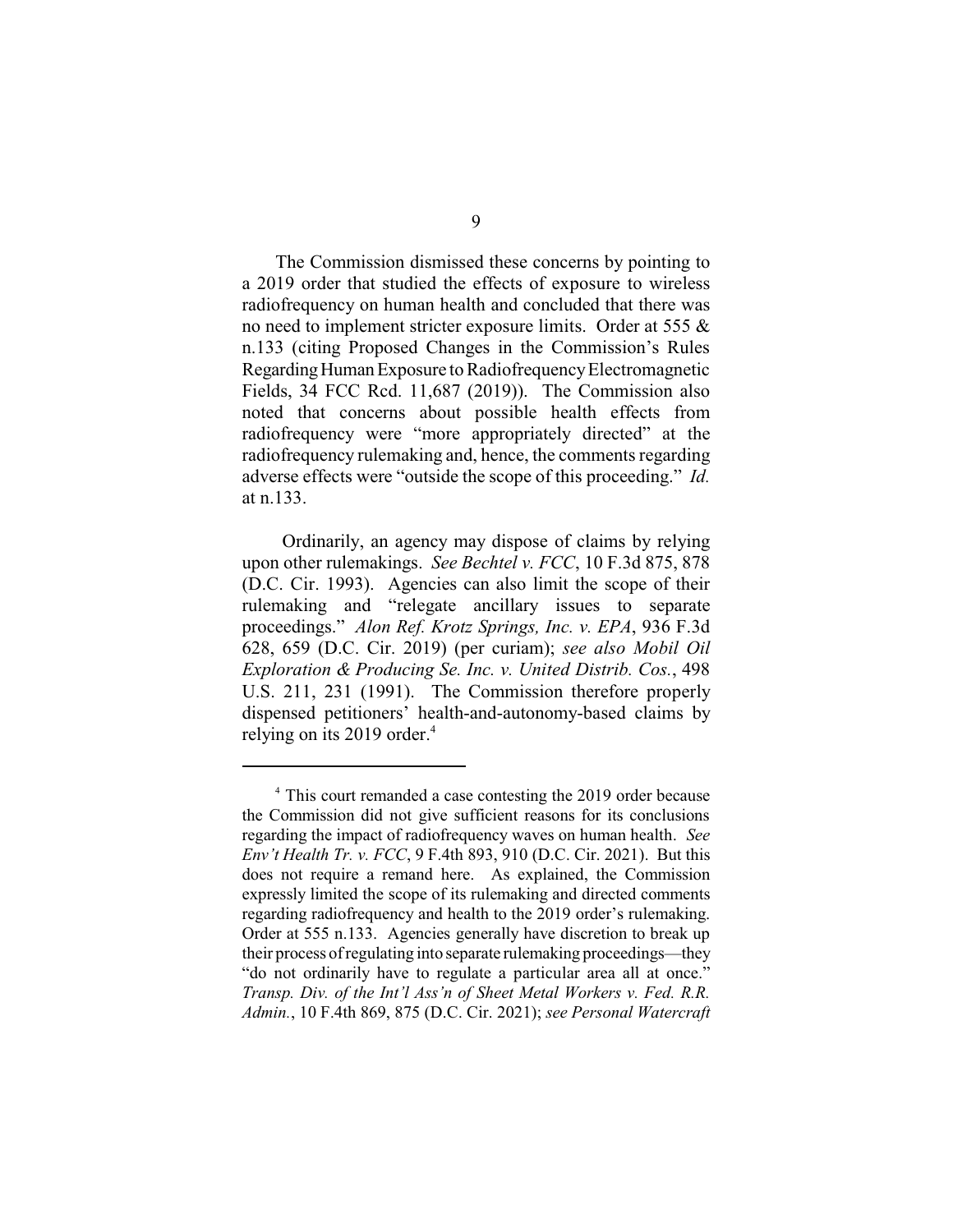Petitioners argue that the amendment to the regulation will violate the FHA and the ADA. It is unnecessary to go into any detail about how exactly the amendment would supposedly bring about these violations.<sup>5</sup> It is enough to point out that here, as in *Building Owners*, 254 F.3d at 100, petitioners aremounting a facial challenge. Whatever the validity of their FHA and ADA analyses, their allegations depend on the presence, within the range of a hub or relay antenna, of an individual who is adversely affected by radiofrequency radiation. The upshot is that there necessarily will be circumstances in which the amendment of the Order will have no adverse consequences because no such individual is in the vicinity. Yet in order to succeed in their facial challenge, petitioners had to show that there are no circumstances in which amendment of the regulation would be valid. *See Reno v. Flores*, 507 U.S. 292, 300–01 (1993); *INS v. Nat'l Ctr. for Immigrants Rts., Inc.*, 502 U.S. 183, 188 (1991); *Cellco P'ship v. FCC*, 700 F.3d 534, 549 (D.C. Cir. 2012); *Air Transp. Ass'n of Am., Inc. v. U.S. Dep't of Transp.*, 613 F.3d 206, 213 (D.C. Cir. 2010); Ronald A. Cass, *Nationwide Injunctions' Governance Problems: Forum Shopping, Politicizing Courts, and Eroding Constitutional Structure*, 27 Geo. Mason L. Rev. 29, 75 n.193 (2019); Aaron L. Nielson, *D.C. Circuit Review - Reviewed: Thoughts from Judge Randolph*, Yale J. on Regul. Notice & Comment (Dec. 8, 2017), https://perma.cc/T87D-HCXY.

*Indus. Ass'n v. Dep't of Commerce*, 48 F.3d 540, 544–45 (D.C. Cir. 1995). As such, it was not arbitrary for the Commission to direct petitioners to the 2019 order's rulemaking, which remains ongoing in light of our remand.

 $5$  Petitioners maintain in this court that the Commission's amendment will "preempt rights afforded by the FHA/ADA." This position is frivolous—a regulation can no more preempt a federal statute than a federal statute could preempt a provision in the Constitution.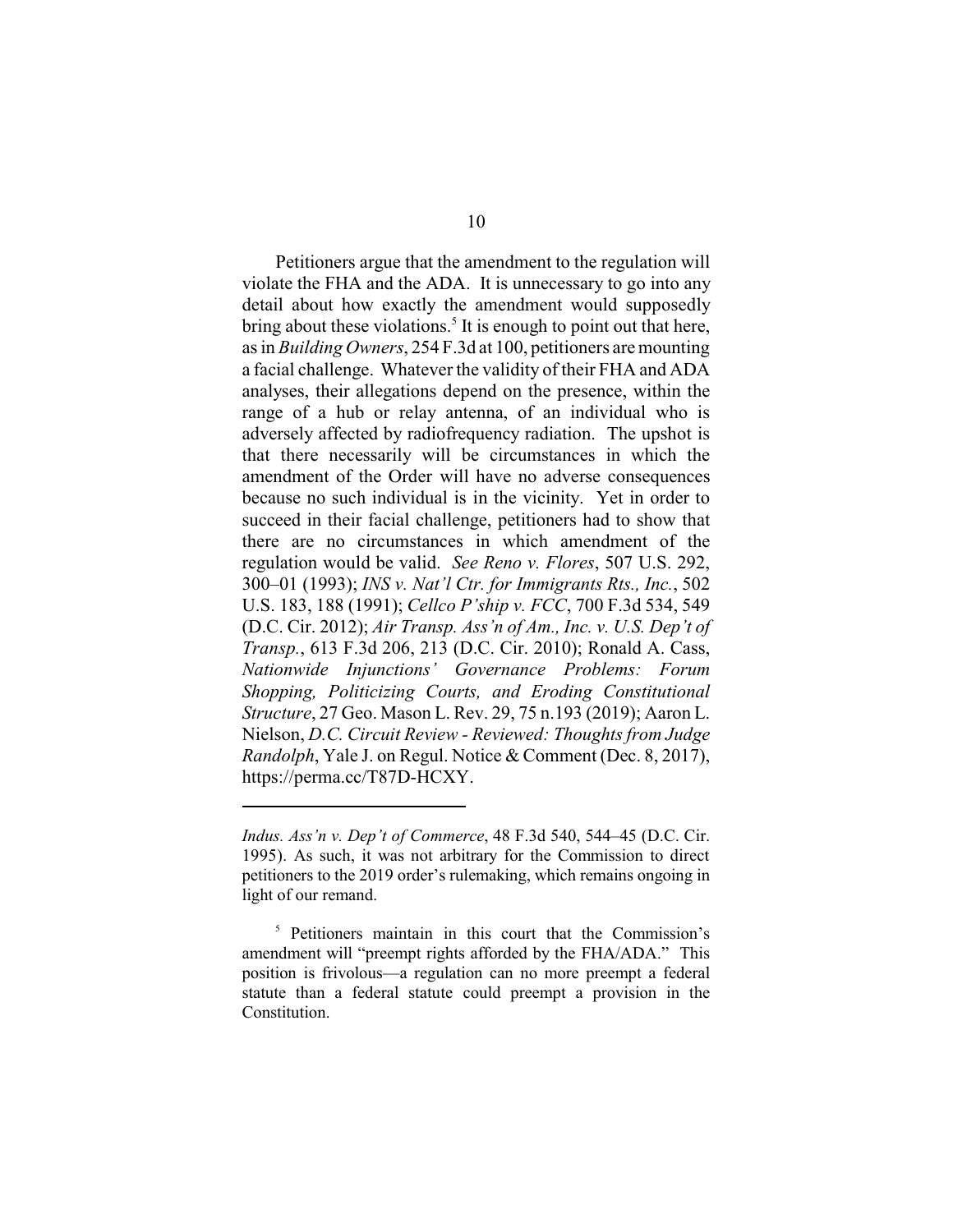Moreover, petitioners' arguments regarding the FHA and ADA are premised on the impact of radiofrequency exposure. But, as with petitioners' general concerns regarding health, the Commission sufficiently explained that its Order "does not change the applicability of the Commission's radio frequency exposure requirements" and that such concerns were more appropriately directed at its radiofrequency rulemaking. Order at 555 & n.133.

Petitioners also contend that the Order unlawfully preempts various state and local laws. In the Order, the Commission stated that it was now preempting local restrictions on the placement of antennas primarily used for hub and relay. *Id.* at 558. As we have discussed, the Commission treated these antennas as "stations," the location of which was within the Commission's regulatory authority under 47 U.S.C. § 303(d). The Supreme Court has instructed that the weight accorded an "agency's explanation of state law's impact on the federal scheme depends on its thoroughness, consistency, and persuasiveness." *Wyeth v. Levine*, 555 U.S. 555, 577 (2009). Given our conclusion crediting the Commission's explanation for its statutory authority in its *Continental Airlines* decision, the Commission may also preempt restrictions on the placement of the new category of antennas now included in the regulation. *See Nat'l Ass'n of Regul. Util. Comm'rs v. FCC*, 880 F.2d 422, 431 (D.C. Cir. 1989).

Petitioners also raise concerns about the preemption of local ordinances or contractual provisions requiring property owners to provide notice to local governments or homeowners' associations before installing commercial-grade antennas. Although we uphold the Order against facial attack, we acknowledge that the Commission is treading on thin ice in asserting broad authority to preempt any notice requirements